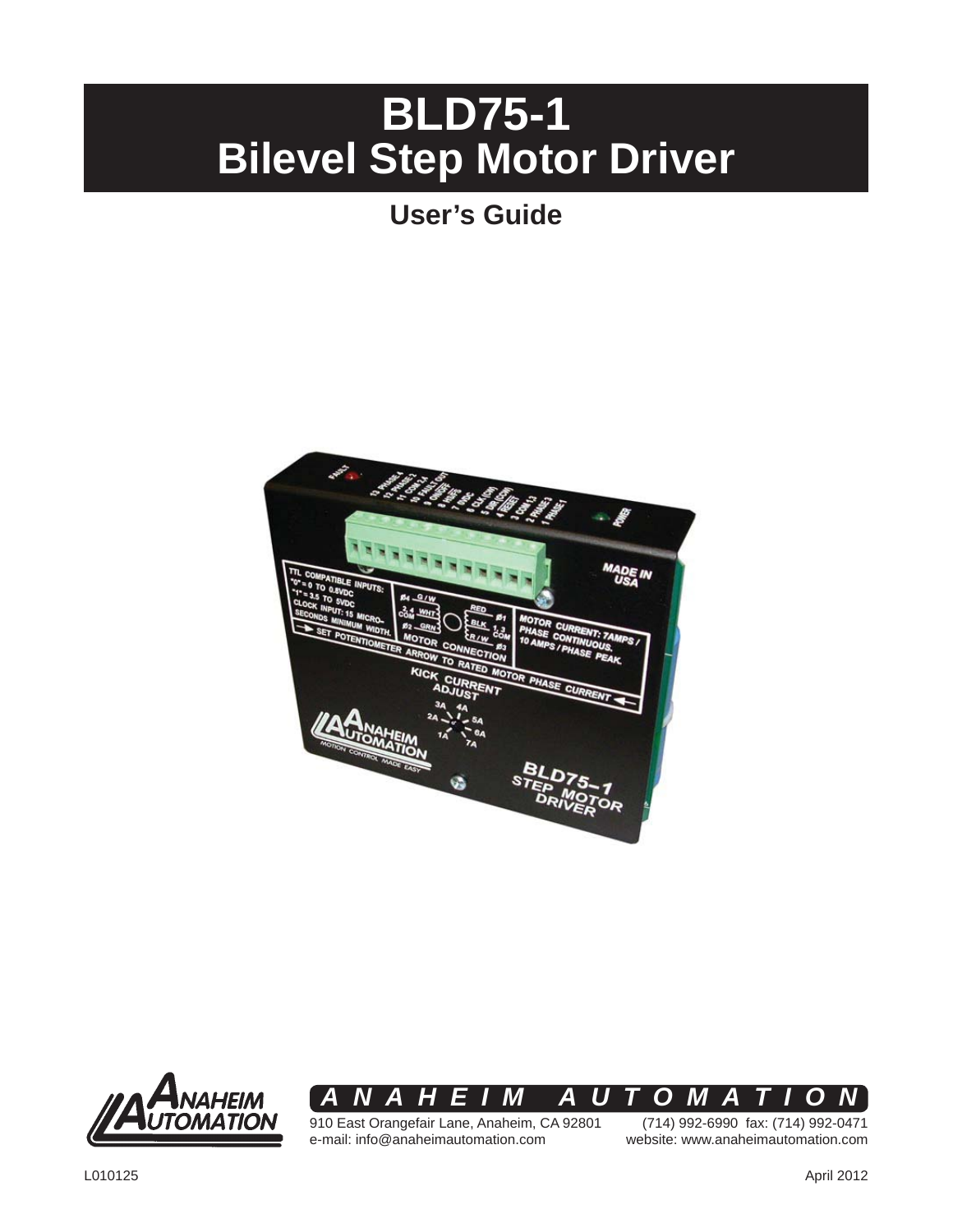#### **Features**

- Unipolar Operation
- 10 Amps per Phase Operating Current (Kick Current)
- 7 Amps per Phase Standstill Current
- 70 Volt Operation
- Short Circuit, Open Circuit, High Voltage, Low Voltage and Over Temperature Fault Detection
- Inputs accept 24VDC signals
- Motor ON/OFF Input
- Half-Step and Full-Step Operations
- Bilevel Driver Operation
- Fault LED, and Fault Output
- Detachable Terminal Block
- Compact and Rugged
- **Available in Driver Packs**

#### **What is a Step Motor Driver?**

A step motor driver is a device that takes input signals (usually Clock and Direction) and translates this information into phase currents in the motor. Each time the step motor driver receives a pulse, the step motor moves one step. If the driver receives 200 pulses, the motor moves 200 steps. The motor steps at the same frequency as the clock pulses.



FIGURE 1: Step Motor Driver

#### **General Description**

The BLD75 is a step motor driver that can drive motors rated from 1 to 7 amps/ phase (unipolar rating). It can handle 6 lead and 8 lead motors. This driver features a unipolar bilevel (or dual voltage) drive technique with short circuit, open circuit, over and under voltage, and over temperature detection (with a Fault LED and output). A transformer is required to power up the driver.

#### **Bilevel Drive**

The basic function of a motor driver is to provide the rated motor phase current to the motor windings in the shortest possible time. The bilevel driver uses a high voltage to get a rapid rate of current rise in the motor windings in the least amount of time. When reaching the present trip current, the driver turns off the high voltage and sustains the current from the low voltage supply.

#### **Half-Step/Full-Step**

Users have a choice of full-step operation of half-step operation. Full-step operation occurs by energizing two phases at a time, rotating a typical motor 1.8 degrees per step. Half-step operation occurs by alternately energizing one, and then two, phases at a time, rotating the motor 0.9 degrees per step. Full-step operation is suggested for applications that specifically require that mode, such as when retrofitting existing full-step systems.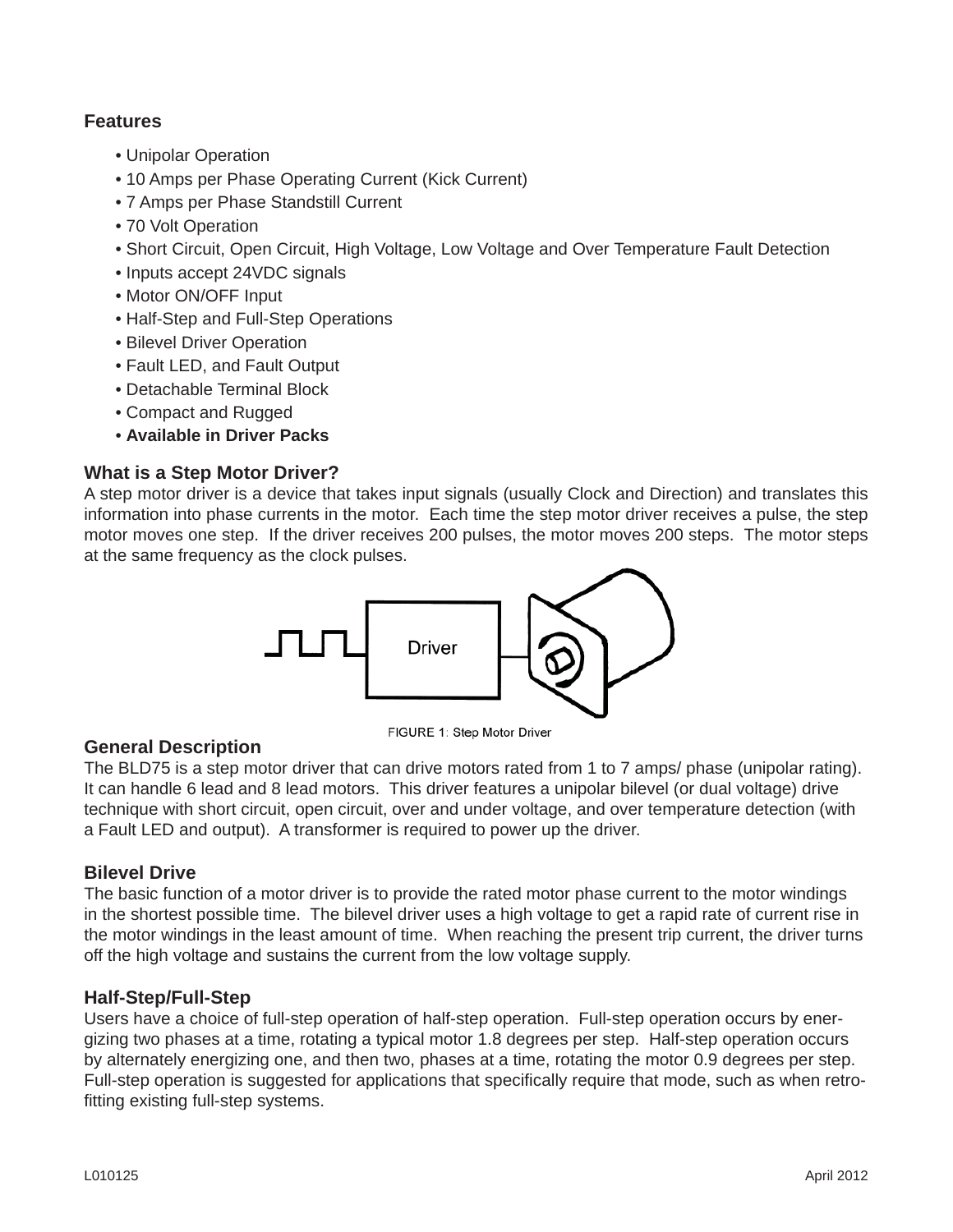#### **Clock Modes**

The BLD75 has two clock options: Clock and Direction, or Dual Clock operation. Jumper JP2 is used to select the clock option. Basically JP2 selects Terminal 5 as either the Direction input or the CCW input.

With the Clock and Direction option (most common option), clock pulses applied to the Clock input (Terminal 6) cause the motor to step. The direction of the motor is determined by the logic level of the Direction input (Terminal 5). Jumper JP2 must be in the "2-3" position for this mode (see Figure 4 and Table 1). Physical direction also depends on the motor wiring.

With the Dual Clock option, clock pulses applied to the Clock input (Terminal 6) cause the motor to step in the clockwise direction. Clock pulses applied to the CCW input (Terminal 5) cause the motor to step in the counterclockwise direction. Jumper JP2 must be in the "1-2" position for this mode.

Either positive or negative going pulses may be used by setting jumpers in the appropriate position (see Table 1). To determine which setting to use, first consider the type of clock pulse output on the pulse generator or indexer (controller). If the clock output on the controller is open-collector type (sinking), then use the negative going jumper setting. If the clock output on the controller is a pnp or p-channel (sourcing) type, then use the positive going jumper setting. If the clock output on the controller is a TTL/CMOS type (totem pole), then either setting will work; but the jumper setting should be chosen based on the level of the clock output when the controller is not pulsing, then use the negative going jumper setting.

The clock inputs (Clock and CCW) are pulled up to +5VDC through a 10K resistor for negative going clock inputs; or pulled down to 0VDC through a 10K ohm resistor for positive going clock inputs. The pullups/ pulldowns are followed by an RC filter. See Figure 2 and Figure 3.



#### **Motor On/Off Input**

The motor on/off input allows de-energizing a motor without disturbing the positioning logic. After reenergizing the motor, a routine can continue. This reduces motor heating and conserves power, especially in a applications where motors are stopped for long periods and no holding torque is required. If holding torque is required (such as when lifting a load vertically), then the motor must stay energized.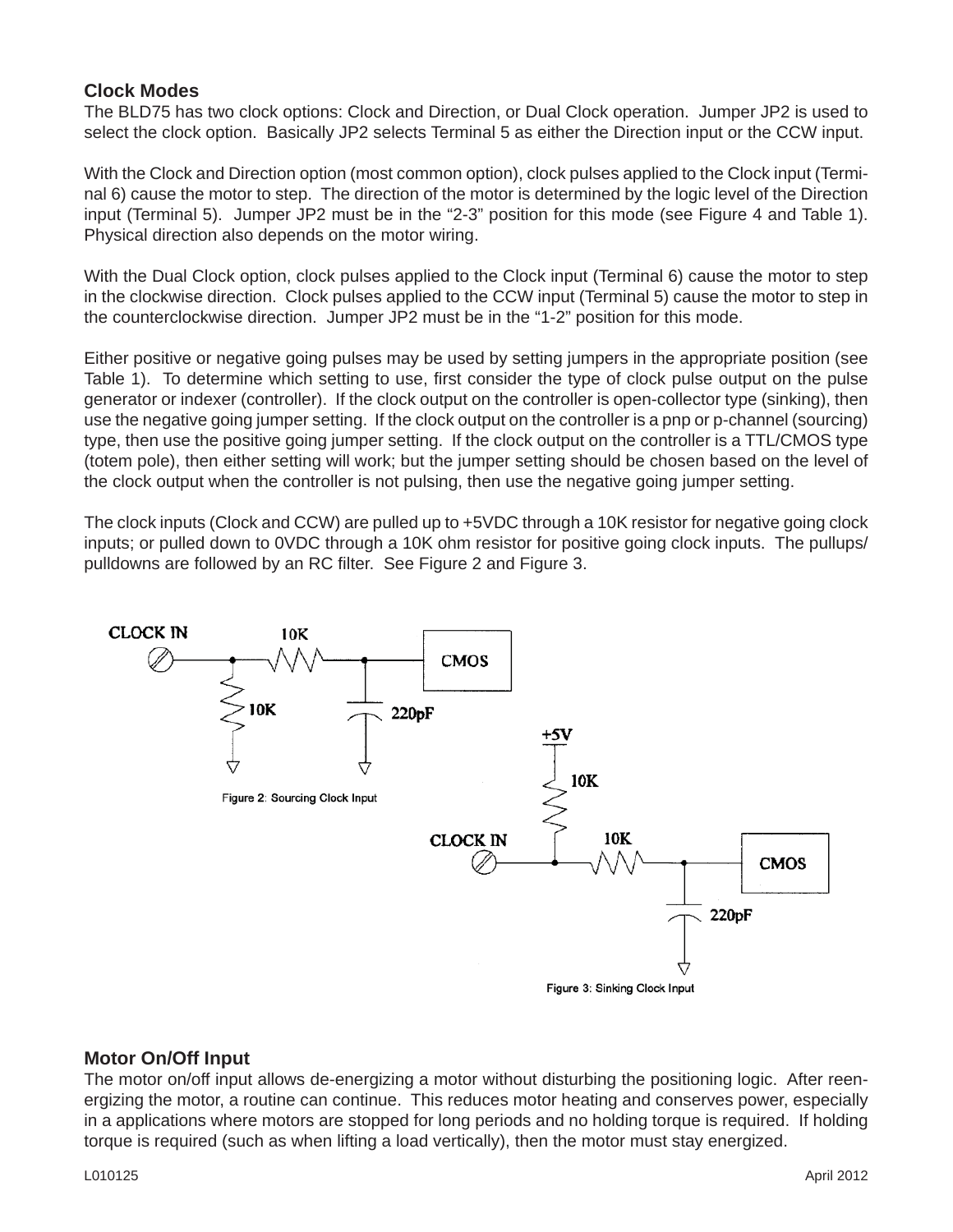#### **Jumper Functions/Locations**

| <b>Function</b>                     | JP <sub>1</sub> | JP <sub>2</sub> | JP3     |  |
|-------------------------------------|-----------------|-----------------|---------|--|
| <b>Negative Going Clocks</b>        | $1 - 2$         | X               | X       |  |
| <b>Positive Going Clocks</b>        | $2 - 3$         | X               | X       |  |
| Terminal $5 = CCW$                  | X               | $1 - 2$         | X       |  |
| Terminal $5 =$ Direction            | X               | $2 - 3$         | X       |  |
| Low Voltage Fault Detection Enabled | X               | $\times$        | $1 - 2$ |  |
| Low Voltage Fault Detection Disable | X               | X               | $2 - 3$ |  |
| <b>Standard Product</b>             | $1 - 2$         | $2 - 3$         | $2 - 3$ |  |



#### **Adjusting Kick Current**

By following the instructions on the cover, use a small screwdriver to adjust the potentiometer. Line up the potentiometer's arrow to the number corresponding to the motors rated current (amps/phase).



Example 1: 23D104 Motor, Set to 2.0A.



Example 2: 34D314 Motor, Set to 7.0A.

#### **Fault Protection**

There are five types of fault detection. When a fault is detected, the driver turns off the motor current, the red fault LED indicates which type of fault occurred and the Fault Output (pin 10) goes low. This output is able to stand off 50V and sink 50mA. Refer to the table below for LED fault indications.

| # of LED Blinks Fault Condition |                          |  |
|---------------------------------|--------------------------|--|
|                                 | Short or Over Current    |  |
| $\mathcal{P}$                   | Open Motor or Connection |  |
| 3                               | High Voltage Too High    |  |
|                                 | Low Voltage Too Low      |  |
| 5                               | Over Temperature         |  |

If a fault occurs, reset the fault by applying a logic "0" to the Reset Fault Input (pin 4) for at least 100ms or by cycling power off for at least 15 seconds. After resetting, try to run the motor again. If the driver continues to fault, check the conditions listed in the troubleshooting section on page 11.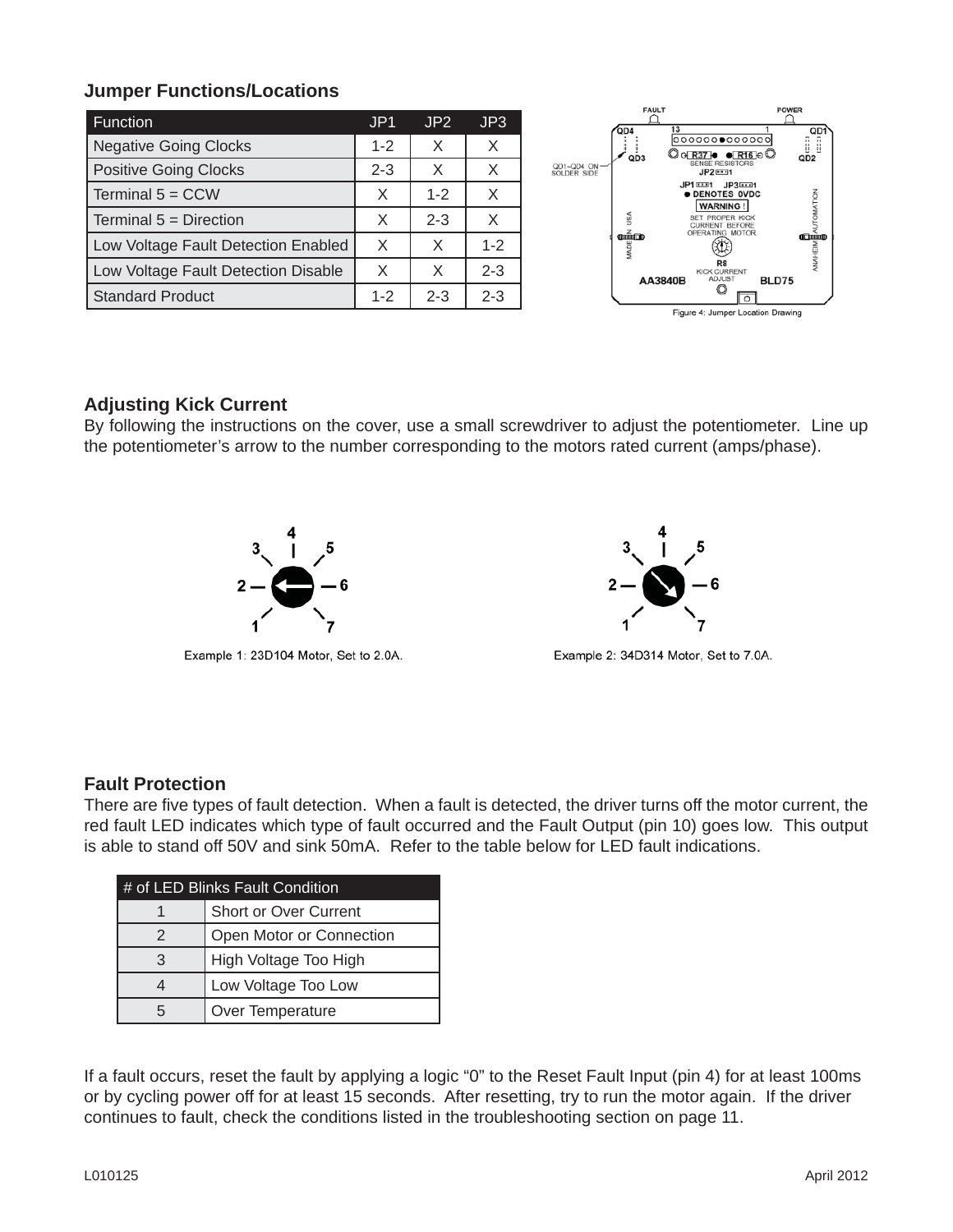#### **Motor Connections**

Figure 5 is a hookup diagram for typical BLD75 driver applications. The input signal connection must be separate from motor connections and all other possible sources of interference.

IMPORTANT NOTE: When the motor cable between the driver and the step motor extends beyond 25 feet, consult the factory.

#### **Wiring Diagram**

The wiring diagram in Figure 5 shows the BLD75 with the AA2791 Transformer. For wiring with the AA2793 Transformer, refer to figure 9



Figure 5: Hook Up Drawing

#### **Power Supply Requirements**

The BLD75 must be powered by a recommended Anaheim Automation transformer. The AA2791 transformer and the AA2793 transformer are the most commonly used and are both rated for 300VA. These transformers have a high voltage winding, a low voltage winding, and a logic voltage winding. The AA2793 has two high voltage windings and two low voltage windings for powering two BLD75's. The high voltage winding (yellow) and low voltage winding (red) plug into the quick disconnects on the back of the BLD75 (see hookup diagram in Figure 5). The logic voltage winding (orange) is used to power up optional controllers. When using one of these transformers, the nominal low-voltage is 5.0 volts and the nominal high voltage is 60V. The transformer voltages are shown in Figures 7 and 8; the physical dimensions are shown in Figure 6. For other transformers, refer to ordering information chart or contact the factory.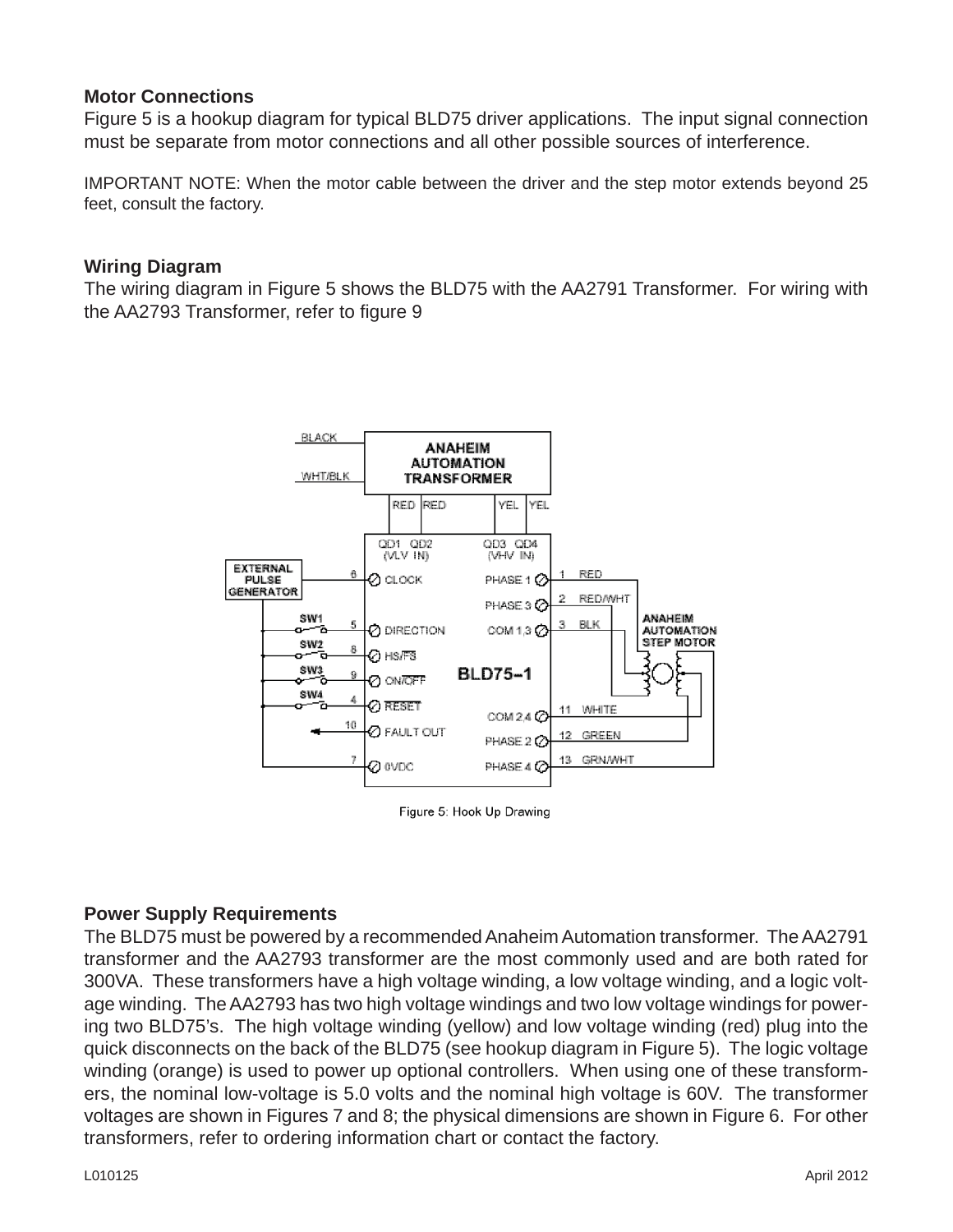#### **Transformer Drawings**



Figure 6: Transformer Dimensions

Note: The AA2793 transformer is the same physical size as the AA2791, but it has two sets of secondary windings (to power two drivers) and a dual primary winding for 115/230V operation.

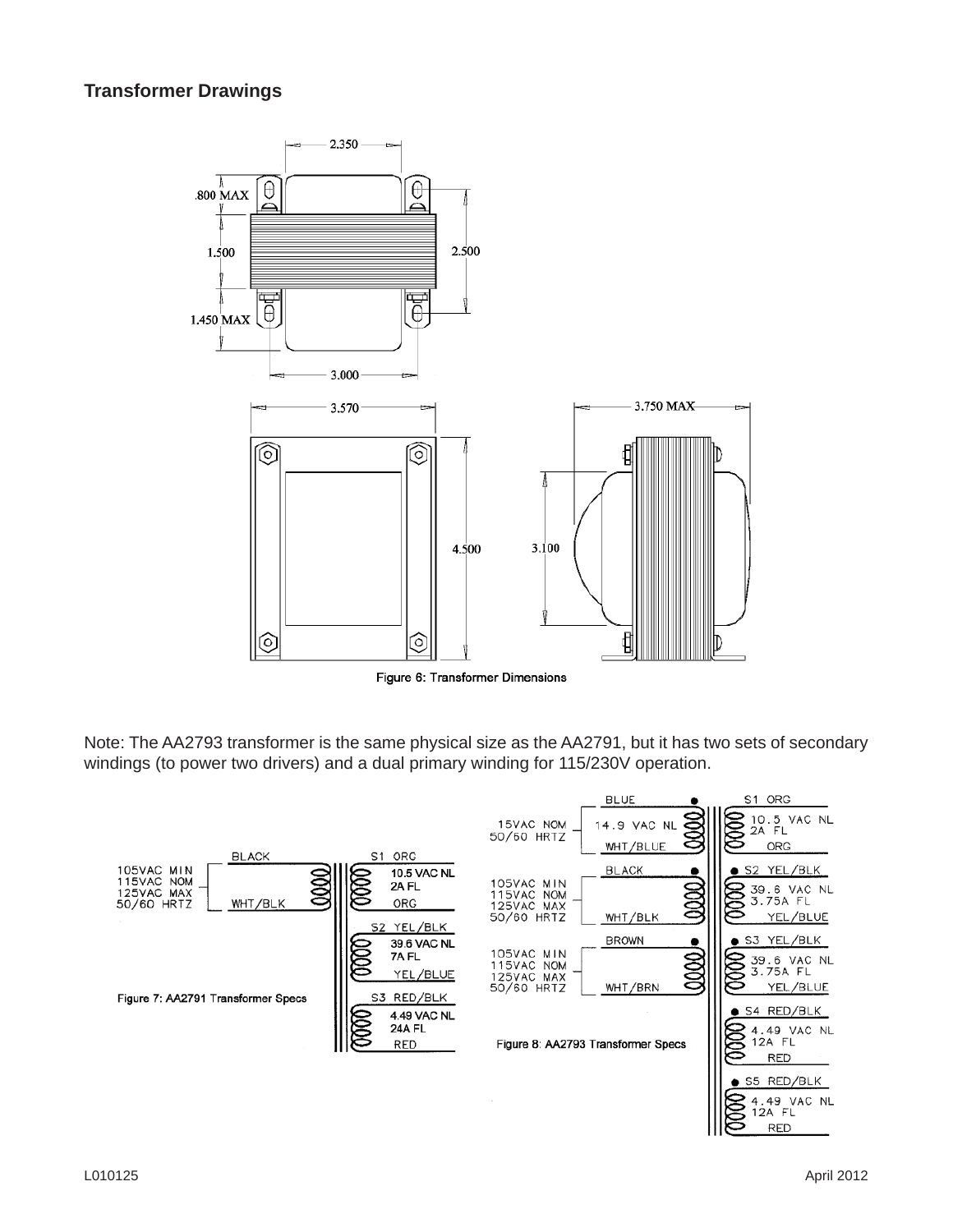





Figure 9: Wiring for different line voltages for transformers with a 90-265VAC input.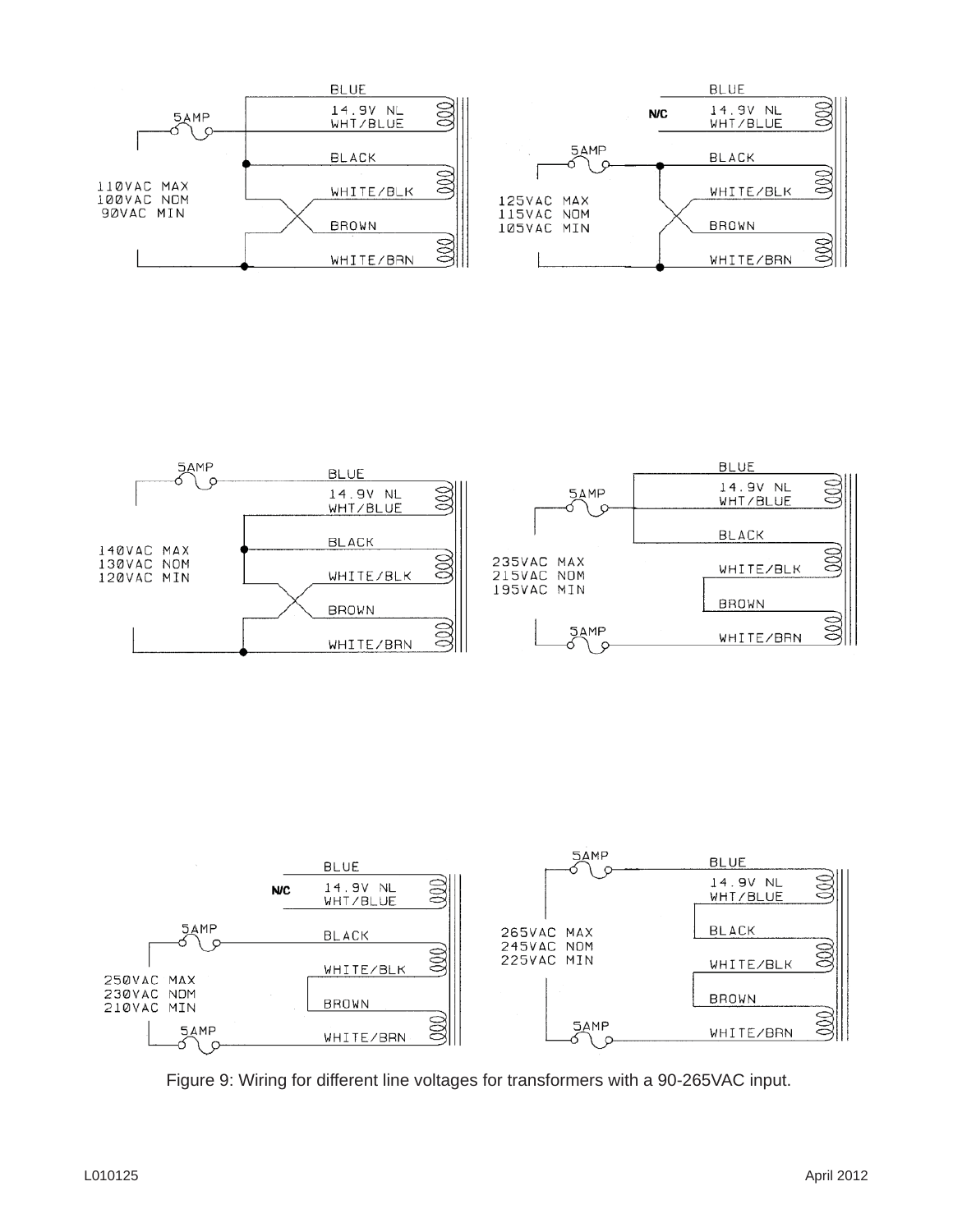#### **Dimension Drawings**



Figure 10: BLD75-1 Dimensions

All Dimensions in (in)

### **Ordering Information Chart**

| <b>Part Number</b> | <b>Description</b>                                                      |
|--------------------|-------------------------------------------------------------------------|
| AA2791B            | Transformer, Single Output Secondaries, 300VA, 115VAC in (Recommended)  |
| AA2793             | Transformer,d Dual output Secondaries, 300VA 90-265VAC in               |
| AA2977             | CE Approved Transformer, Single Output Secondaries, 300VA, 90-265VAC in |
| AA3075             | Transformer, Dual output Secondaries, 400VA, 90-265VAC in               |
| AA3361             | Transformer, Dual output Secondaries, 500VAC, 90-265VAC in              |
| CBL-16AWG-06C      | Motor Cable, 6 Conductor, Shield, 16 Gauge, Sold per linear foot        |
| CBL-18AWG-06C      | Motor Cable, 6 Conductor, Shielded, 18 Gauge, Sold per linear foot      |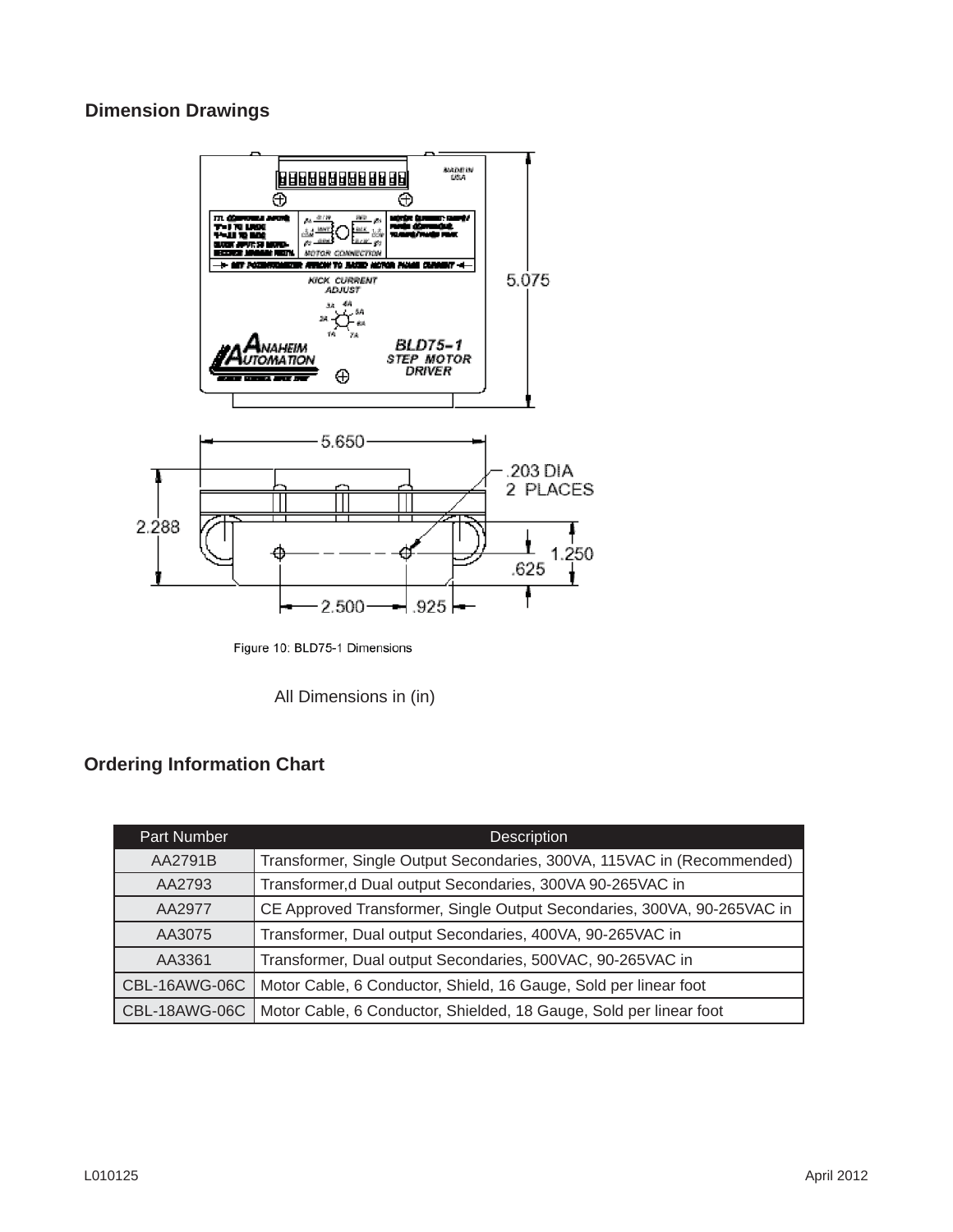#### **13 Pin Terminal Description**

| Terminal #     | Description         | 6 Lead Motor | 8 Lead Motor               |
|----------------|---------------------|--------------|----------------------------|
| 1              | Motor, Phase 1      | Red          | Orange                     |
| $\overline{2}$ | Motor, Phase 3      | Red/White    | <b>Black</b>               |
| 3              | Motor, Common 1 & 3 | <b>Black</b> | Orange/White & Black White |
| $\overline{4}$ | <b>Fault Reset</b>  | ---          |                            |
| 5              | Direction (CCW)     |              |                            |
| 6              | Clock (CW)          |              |                            |
| 7              | <b>OVDC</b>         | ---          |                            |
| 8              | Half-Step/Full Step |              |                            |
| 9              | On/Off              |              |                            |
| 10             | <b>Fault Output</b> |              |                            |
| 11             | Motor, Common 2 & 4 | White        | Red/White & Yellow/White   |
| 12             | Motor, Phase 2      | Green        | Red                        |
| 13             | Motor, Phase 4      | Green/White  | Yellow                     |

#### **Motor Compatibility - Sample List, more motors available**

| Part # | <b>Unipolar Rating</b> |
|--------|------------------------|
| 23D104 | 2.0A                   |
| 23D108 | 4.0A                   |
| 23D209 | 4.5A                   |
| 23D309 | 4.5A                   |
| 34D106 | 3.0A                   |
| 34D109 | 4.5A                   |
| 34D207 | 3.5A                   |
| 34D213 | 6.5A                   |
| 34D314 | 7.0A                   |
| 42D112 | 6.0A                   |
| 42D212 | 6.0A                   |

#### **Standard Motors - D Series High Torque Motors - Y Series**

| Part # | <b>Unipolar Rating</b> |
|--------|------------------------|
| 23Y206 | 3.0A                   |
| 23Y210 | 5.0A                   |
| 23Y306 | 3.0A                   |
| 23Y310 | 5.0A                   |
| 34Y108 | 4.0A                   |
| 34Y112 | 6.0A                   |
| 34Y207 | 3.5A                   |
| 34Y214 | 7.0A                   |
| 34Y307 | 3.5A                   |
| 34Y314 | 7.0A                   |
| 42Y112 | 6.0A                   |

Add suffix "S" for single-ended shaft, or suffix "D" for double-ended shaft.

Notes: Other motors not listed above may be compatible with this driver.

Anaheim Automation carries a full-line of standard and high torque step motors. Contact the factory regarding compatibility. See back cover for speed/torque curves.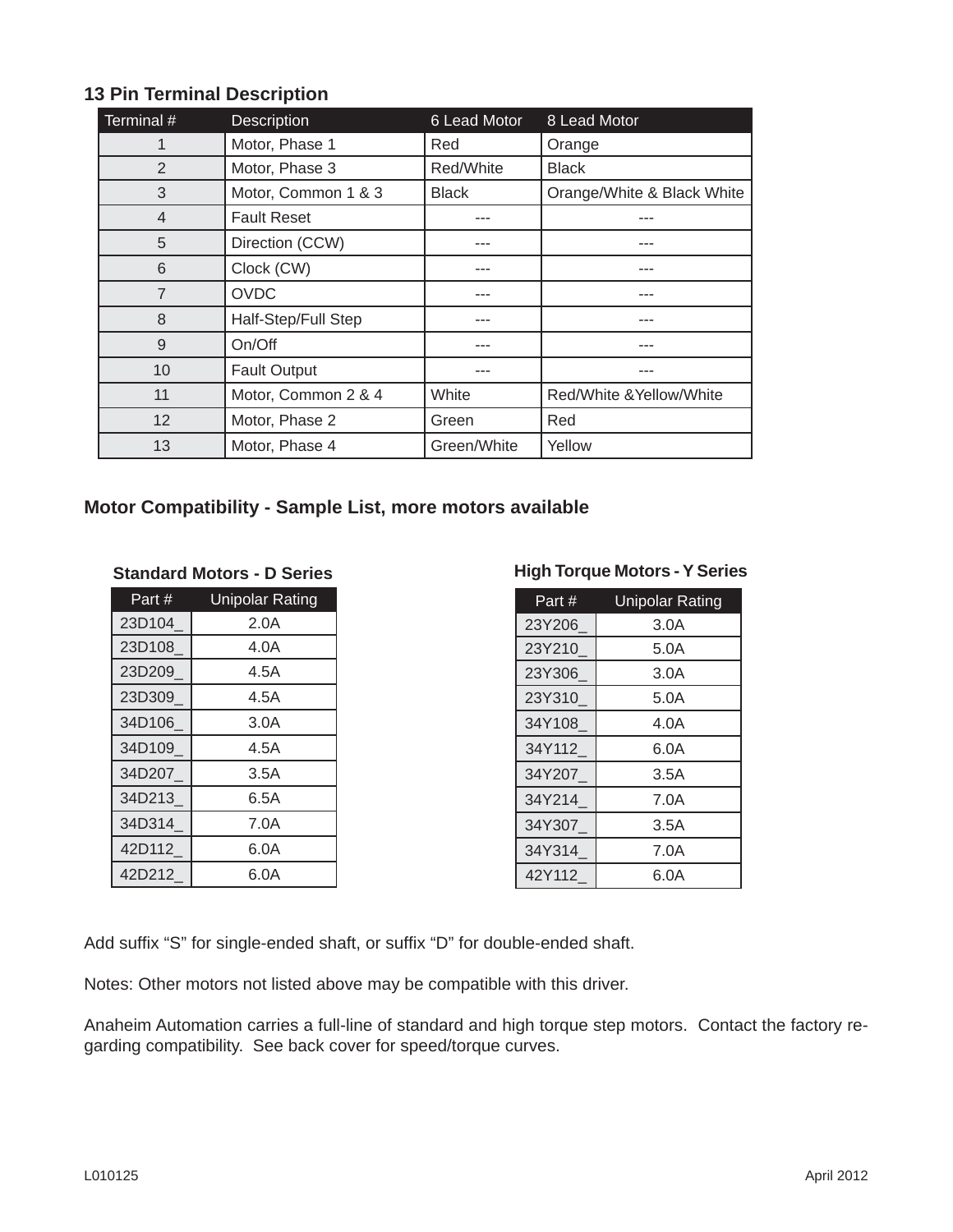#### **Specifi cations**

**Control Inputs (All): (Pins 5, 6, 8, 9)**

TTL-Compatible Logic "0" - 0 to 0.8 V Logic "1" - 3.5 to 24.0V

#### **Fault Reset: (Pin 4)**

Logic "1" (open) - Driver enabled and Fault detection enabled Logic "0" - Resets a Fault condition (driver is disabled when this input is low). This input must be held low for at least 100ms.

#### **Clock Inputs: (Pins 5 and 6)**

Pulse required; 15 microseconds minimum. The clock input is pulled up/down internally to +5VDC/0VDC through a 10k ohm resistor, based upon JP2 selection.

#### **Direction Control: (Pin 5)**

Logic "1" (open) - CW Logic "0" - CCW

#### **Excitation Mode Select: (Pin 8)**

Logic "1" (open) - Half-step Logic "0" - Full-step

#### **Power ON/OFF: (Pin 9)**

Logic "1" (open) - motor current on Logic "0" - motor current off

#### **Fault Output: (Pin 10)**

This output is an open drain output. Conducting (pulled to ground) with a fault, open under normal operation. 50V Stand Off, with current sink of 50mA Max.

#### **Output Current Rating: (Pins 1, 2, 3, 11, 12, and 13)**

10 Amps/phase maximum operating current, 7.0 Amps/phase maximum standstill current, over the operating voltage and temperature range. Motor phase ratings of 1.0 Amp minimum are required to meet the minimum kick level.

#### **Power Requirement:**

Anaheim Automation recommended transformer. Refer to ordering information chart.

#### **Operating Temperature: 0 to 60 degrees C**

It is recommended that the aluminum driver baseplate be mounted on a larger aluminum plate, or similar heat-conducting structure, whenever possible. This will prevent the driver baseplate from overheating and degrading driver reliability. **Fan cooling is also recommended to eliminate hot spots on the heat sink.**

**Fusing:** A 5 Amp Fast Blow fuse in series with the primary winding of the transformer is required.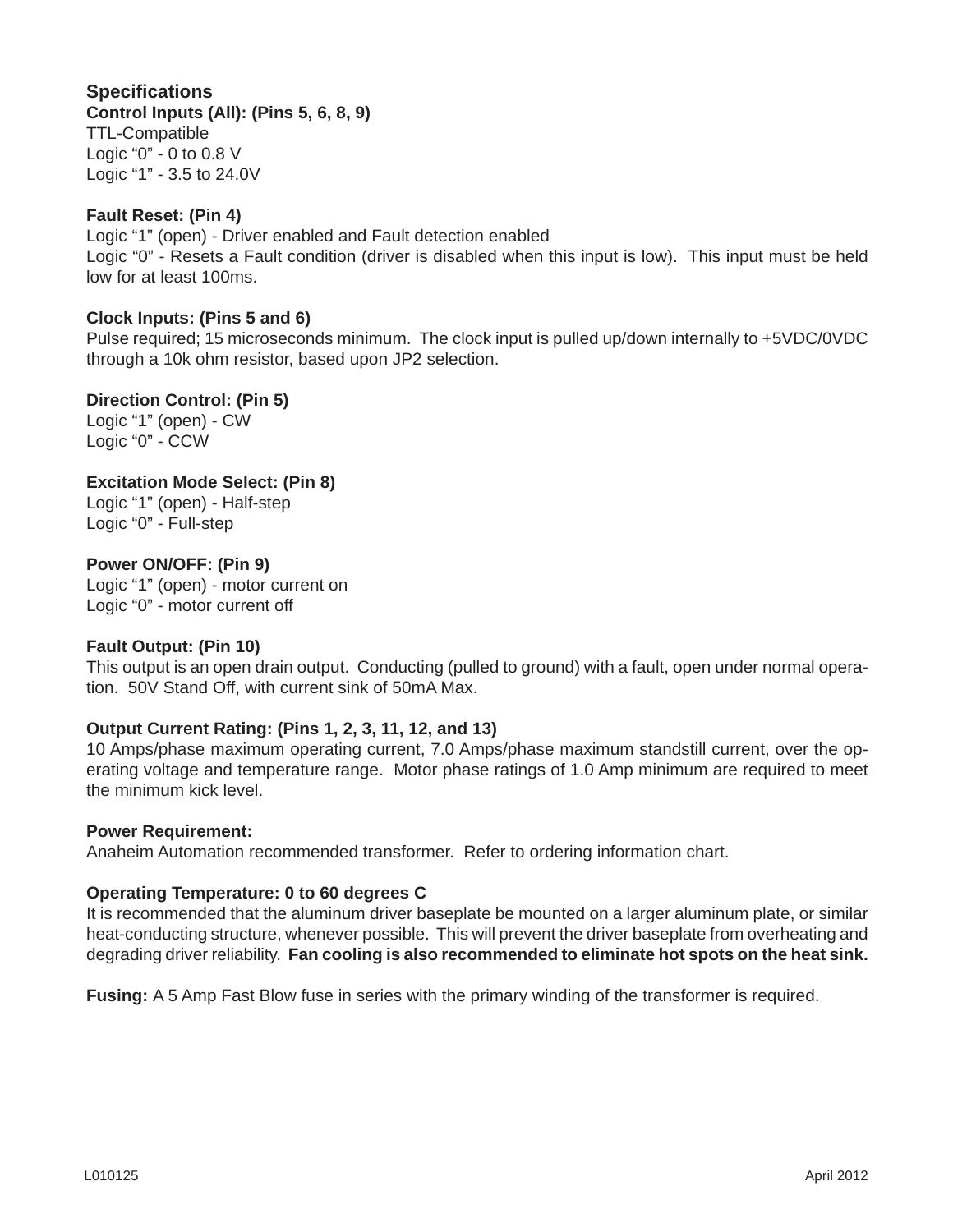#### **Troubleshooting**

If a fault occurs, reset the fault by applying a logic "0" to the Reset Fault Input (pin 4) for at least 100ms or by cycling power off for at lest 15 seconds. After resetting, try to run the motor again. If the driver continues to fault, check the conditions listed below.

#### **Short (One Blink)**

This indicates that the driver or motor has a phase shorted or there is a "short" in the motor cable or wiring. Check the motor and the physical wiring for shorts. If the driver continues to sense shorts after the motor and wiring are determined to be accurate, then the output transistors should be checked using a multimeter as follows:

- 1. Set the multimeter to diode test.
- 2. Place the red lead on the ground (pin 7).
- 3. Touch the black lead to each phase (pins 1, 2, 12, and 13).
- 4. This should give readings between 0.450V and 0.550V.
- 5. If any readings are significantly less than 0.450V, then the unit has been damaged.

#### **Open (Two Blinks)**

This indicates that there is an "open" or intermittent connection in one of the motor wires. Check motor and the wiring for opens. Another condition that may cause this type of fault, is when a large motor is ramped down too quickly and it loses it position (stalls).

#### **High Voltage Too High (Three Blinks)**

This indicates that the input voltage of the transformer is too high. Check the input voltage of the transformer to see if it is within the specified range.

#### **Low Voltage Too Low (Four Blinks)**

This indicates that there is an excess amount of current being pulled from the driver or the input voltage to the transformer is too low to provide the amount of current needed by the low voltage winding. Check the input voltage of the transformer to see if the voltage is within the specified range.

#### **Over Temperature (Five Blinks)**

This is caused by the heat sink reaching a temperature of 80°C. Make sure proper ventilation or an additional heat sink is provided so the temperature does not reach this level.

#### If a factory repair is required, contact Anaheim Automation for a RMA# (800) 345-9401 or (714) 992-6990

#### **COPYRIGHT**

Copyright 2007 by Anaheim Automation. All rights reserved. No part of this publication may be reproduced, transmitted, transcribed, stored in a retrieval system, or translated into any language, in any form or by any means, electronic, mechanical, magnetic, optical, chemical, manual, or otherwise, without the prior written permission of Anaheim Automation, 910 E. Orangefair Lane, Anaheim, CA 92801.

#### **DISCLAIMER**

Though every effort has been made to supply complete and accurate information in this manual, the contents are subject to change without notice or obligation to inform the buyer. **In no event will Anaheim Automation be liable for direct, indirect, special, incidental, or consequential damages arising out of the use or inability to use the product or documentation.**

Anaheim Automation's general policy does not recommend the use of its' products in life support applications wherein a failure or malfunction of the product may directly threaten life or injury. Per Anaheim Automation's Terms and Conditions, the user of Anaheim Automation products in life support applications assumes all risks of such use and indemnifies Anaheim Automation against all damages.

#### **LIMITED WARRANTY**

All Anaheim Automation products are warranted against defects in workmanship, materials and construction, when used under Normal Operating Conditions and when used in accordance with specifications. This warranty shall be in effect for a period of twelve months from the date of purchase or eighteen months from the date of manufacture, whichever comes first. Warranty provisions may be voided if products are subjected to physical modifications, damage, abuse, or misuse.

Anaheim Automation will repair or replace at its' option, any product which has been found to be defective and is within the warranty period, provided that the item is shipped freight prepaid, with previous authorization (RMA#) to Anaheim Automation's plant in Anaheim, California.

#### **TECHNICAL SUPPORT**

If you should require technical support or if you have problems using any of the equipment covered by this manual, please read the manual completely to see if it will answer the questions you have. If you need assistance beyond what this manual can provide, contact your Local Distributor where you purchased the unit, or contact the factory direct.